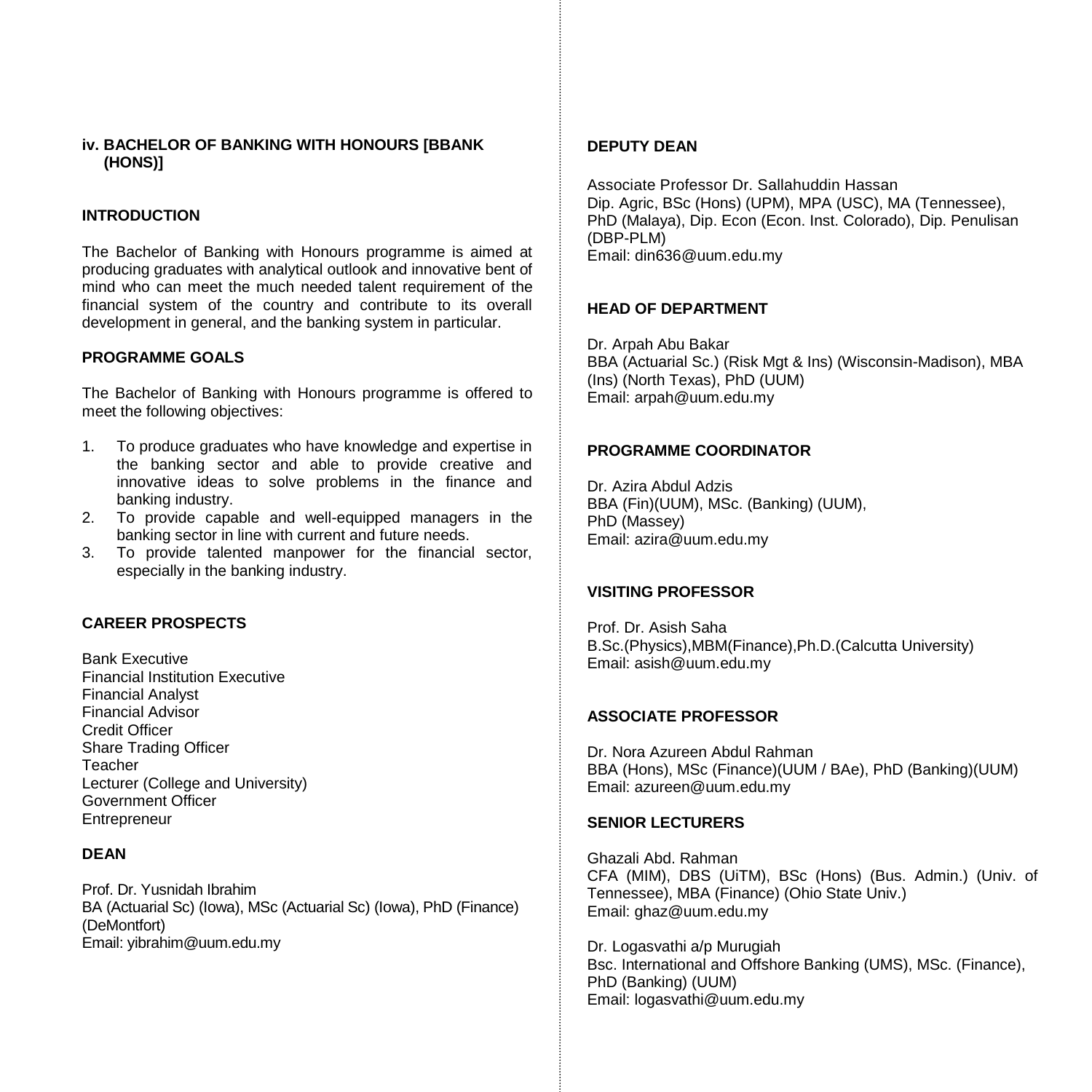Dr. Muhammad Muhaizam bin Haji Musa B.Mgmt (Banking)(Hons)(UUM), MSc. (Finance)(UUM), PhD (INCEIF) Email: [muhaizam@uum.edu.my](https://uummail.uum.edu.my/OWA/redir.aspx?C=316134b06fae444581b2bc670d646f2b&URL=mailto%3amuhaizam%40uum.edu.my)

Shahril Shafie BSc (Real Estate Mgt)(UTM), MSc. (Banking)(UUM) Email: [sshahril@uum.edu.my](mailto:sshahril@uum.edu.my)

## **VISITING SENIOR LECTURER**

Dr. Muhammad-Bashir Owolabi Yusuf B. Agric (Ilorin, Nigeria), MSc (Ilorin, Nigeria), PhD (UIA) Email: owolabi@uum.edu.my

## **LECTURERS**

Abmalek F. Abubakar, AIBM DBS (UiTM), BSc (Fin)(Northern Illinois), MA (Econ)(Central Michigan) Email: abmalek@uum.edu.my

Juhaida Abu Bakar DIIA (UiTM), BBA (Fin)(Hons), MSc. (Banking)(UUM) Email: juhaida@uum.edu.my

Khairul Anuar Adnan DBS (UiTM), BBA (Banking)(Hons), MBA (UUM) Email: khairul71@uum.edu.my

Khairul Anuar Desa DKB (PUO), BBA (Fin)(Hons), MSc. (Banking)(UUM) Email: k.anuar@uum.edu.my

Siew Goh Yeok BSc.Ed (UM), MSc. (Mgmt) (UUM) Email: [siew@uum.edu.my](mailto:siew@uum.edu.my)

Zunarni Kosim DBS (UiTM), BBA (Hons),MSc. (Mgmt) (UUM) Email: zunarni@uum.edu.my

## **TUTOR**

Edie Erman Che Johari\* BBA (Islamic Banking) (UiTM), MBA (Islamic Banking and Finance) (Bangor University) Email: edie@uum.edu.my

Mohamad Azlan Mohamad Nasrun\* BBANK (Hons), MSc. Banking (UUM) Email: mnazlan@uum.edu.my

Wan Azlina Wan Hassan BBA (Hons), MSc. Banking (UUM) Email: wanazlina@uum.edu.my

*\*Study leave*

## **PROGRAMME STRUCTURE FOR BACHELOR OF BANKING WITH HONOURS [BBANK (HONS)]**

The programme consists of the following **FIVE (5)** components:

| <b>COMPONENT</b>                                                                                                                                                                                                                                                                                                                                                                                                   | <b>CREDIT</b><br><b>HOURS</b> |
|--------------------------------------------------------------------------------------------------------------------------------------------------------------------------------------------------------------------------------------------------------------------------------------------------------------------------------------------------------------------------------------------------------------------|-------------------------------|
| A. UNIVERSITY CORE                                                                                                                                                                                                                                                                                                                                                                                                 | 25                            |
| <b>B. PROGRAMME CORE</b>                                                                                                                                                                                                                                                                                                                                                                                           | 71                            |
| C. MINOR                                                                                                                                                                                                                                                                                                                                                                                                           | 18                            |
| D. PROGRAMME ELECTIVE                                                                                                                                                                                                                                                                                                                                                                                              | 12                            |
| LE. FREE ELECTIVE                                                                                                                                                                                                                                                                                                                                                                                                  | 3                             |
| <b>TOTAL CREDIT HOURS</b><br>$\overline{u}$ , $\overline{u}$ , $\overline{u}$ , $\overline{u}$ , $\overline{u}$ , $\overline{u}$ , $\overline{u}$ , $\overline{u}$ , $\overline{u}$ , $\overline{u}$ , $\overline{u}$ , $\overline{u}$ , $\overline{u}$ , $\overline{u}$ , $\overline{u}$ , $\overline{u}$ , $\overline{u}$ , $\overline{u}$ , $\overline{u}$ , $\overline{u}$ , $\overline{u}$ , $\overline{u}$ , | 129                           |

*(Updated: 25 August 2016)*

To be awarded a Bachelor of Banking with Honours, a student is required to take and pass a minimum of 129 credit hours which include courses in the programme structure as shown below:

## **A. UNIVERSITY CORE (25 CREDIT HOURS)**

| Code             | Course                                   | <b>Credit</b><br><b>Hours</b> |
|------------------|------------------------------------------|-------------------------------|
| <b>SADN 1013</b> | <b>Islamic and Asian</b><br>Civilization | 3                             |
| <b>SADN 1033</b> | Nationhood of<br>Malaysia                | 3                             |
| <b>SADN 1043</b> | <b>Ethnic Relationship</b>               | 3                             |
| <b>SBLE 1063</b> | English Proficiency I                    | 3                             |
| <b>SBLE 2113</b> | <b>English Proficiency II</b>            | 3                             |
| <b>SBLE 3123</b> | English Proficiency III                  | 3                             |
| <b>SADE 1013</b> | Introduction to<br>Entrepreneurship      | 3                             |
| VXXX XXXX        | Co-curriculum                            |                               |

Choose **ONE (1)** Co-curriculum course. Students are subjected to conditions determined by the respective courses.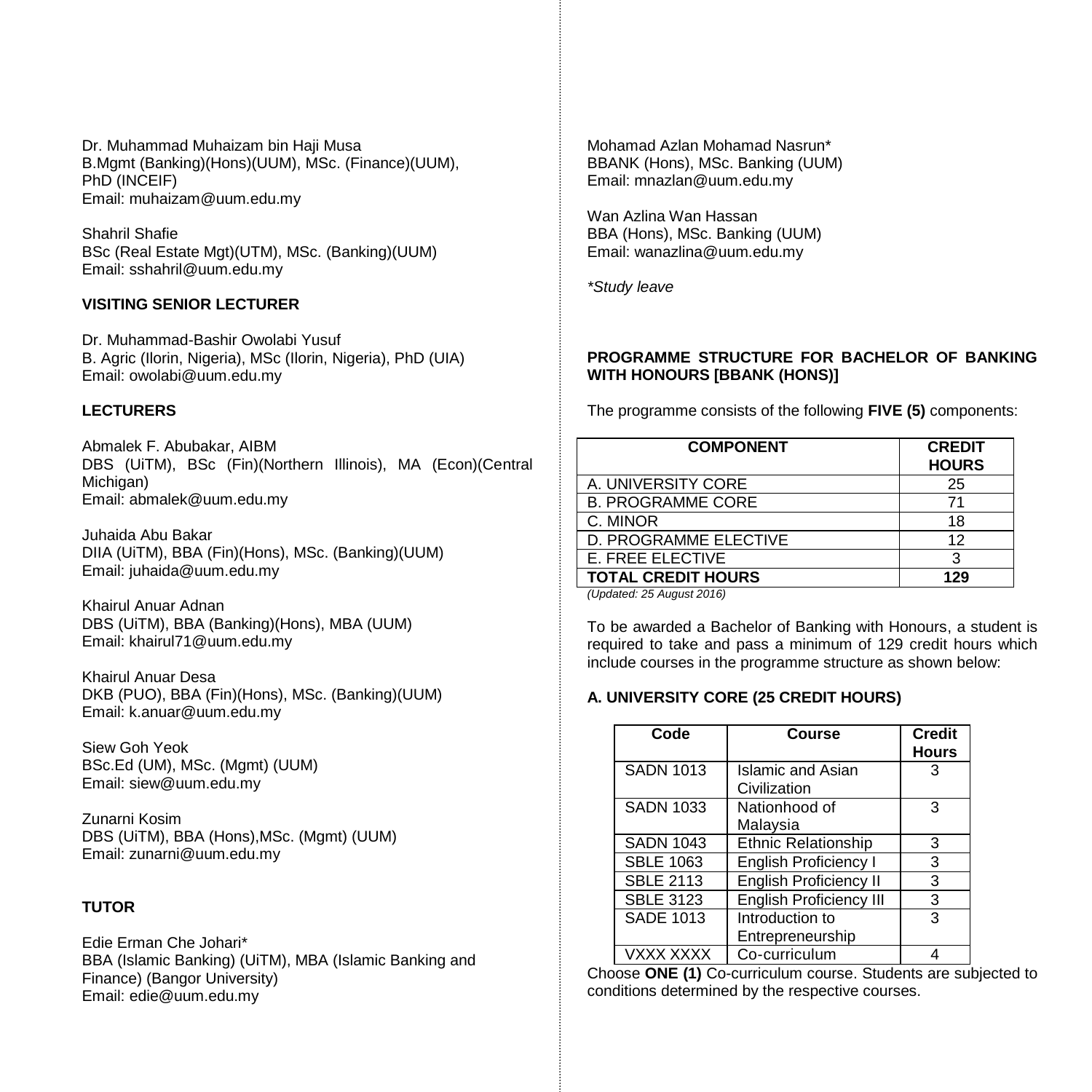# **B. PROGRAMME CORE (71 CREDIT HOURS)**

| Code             | Course                                         | <b>Credit</b><br><b>Hours</b> | Prerequisite                                                                                                                                                                                       |
|------------------|------------------------------------------------|-------------------------------|----------------------------------------------------------------------------------------------------------------------------------------------------------------------------------------------------|
| SQQS 1013        | <b>Elementary Statistics</b>                   | 3                             | <b>NONE</b>                                                                                                                                                                                        |
| <b>STID 1103</b> | Computer<br>Applications in<br>Management      | 3                             | <b>NONE</b>                                                                                                                                                                                        |
| <b>BEEB 1013</b> | Principles of<br>Economics                     | 3                             | <b>NONE</b>                                                                                                                                                                                        |
| <b>BKAF 1023</b> | Introduction to<br><b>Financial Accounting</b> | 3                             | <b>NONE</b>                                                                                                                                                                                        |
| <b>BWFF 2033</b> | Financial<br>Management                        | 3                             | <b>BKAF1023</b><br>Introduction<br>to Financial<br>Accounting<br>0R<br><b>BKAI 1013</b><br><b>Business</b><br>Accounting<br>OR<br><b>BKAR1013</b><br>Financial<br>Accounting<br>and<br>Reporting 1 |
| <b>BWFF 2043</b> | <b>Advanced Financial</b><br>Management        | 3                             | <b>BWFF2033</b><br>Financial<br>Management                                                                                                                                                         |
| <b>BWFN 3013</b> | <b>Investment Analysis</b>                     | 3                             | <b>BWFF2043</b><br>Advanced<br>Financial<br>Management                                                                                                                                             |
| <b>BWBB 1013</b> | Foundations of<br>Banking                      | 3                             | <b>NONE</b>                                                                                                                                                                                        |
| <b>BWBB 2013</b> | <b>Bank Management</b>                         | 3                             | <b>NONE</b>                                                                                                                                                                                        |
| <b>BWBB 3013</b> | Commercial Bank<br>Operations                  | 3                             | <b>BWBB2013</b><br>Bank<br>Management                                                                                                                                                              |
| <b>BWBB 3023</b> | Lending Management                             | 3                             | <b>BWBB2013</b><br><b>Bank</b><br>Management                                                                                                                                                       |
| <b>BWBB 3033</b> | International Banking                          | 3                             | <b>BWBB2013</b><br><b>Bank</b><br>Management                                                                                                                                                       |
| <b>BWBS 3043</b> | <b>Islamic Banking</b><br>Management           | 3                             | <b>NONE</b>                                                                                                                                                                                        |
| <b>BWBB 3193</b> | Seminar in Banking                             | 3                             | <b>Final year</b><br><b>AND</b>                                                                                                                                                                    |

|                  |                               |   | have<br>completed at<br>least 100<br>credit hours                                                             |
|------------------|-------------------------------|---|---------------------------------------------------------------------------------------------------------------|
| <b>BPMN 1013</b> | Introduction to<br>Management | 3 | <b>NONE</b>                                                                                                   |
| <b>BPMN 3023</b> | Strategic<br>Management       | 3 | Have<br>completed<br>100 credit<br>hours                                                                      |
| <b>BPMN 3123</b> | Management Ethics             | 3 | <b>NONE</b>                                                                                                   |
| <b>BPMN 3143</b> | Research<br>Methodology       | 3 | SQQS1013<br>Elementary<br><b>Statistics</b><br><b>AND</b><br>have<br>completed at<br>least 70<br>credit hours |
| <b>GLUL 2023</b> | <b>Business Law</b>           | 3 | <b>NONE</b>                                                                                                   |
| <b>GLUL 3093</b> | <b>Banking Law</b>            | 3 | <b>NONE</b>                                                                                                   |
| <b>BPMM 1013</b> | Introduction to<br>Marketing  | 3 | <b>NONE</b>                                                                                                   |
| <b>BWBX 4908</b> | Practicum                     | 8 | Have taken<br>and passed<br>all courses<br>under the<br>programme<br>structure                                |

## **C. MINOR (18 CREDIT HOURS)**

Students **MUST** choose **ONE (1)** Minor from the following FOUR (4) fields of minor:

- 1) **HUMAN RESOURCE MANAGEMENT** offered by School of Business Management (SBM)
	- Students **MUST** choose **SIX (6)** courses from the following list:

| Code             | Course         | <b>Credit</b><br><b>Hours</b> | Prerequisite                                       |
|------------------|----------------|-------------------------------|----------------------------------------------------|
| <b>BSMH 2013</b> | Human Resource | 3                             | <b>BPMN1013</b><br>Introduction to                 |
| Management       |                | Management                    |                                                    |
| <b>BSMH 3023</b> | Staffing       | 3                             | <b>BSMH2013</b><br>Human<br>Resource<br>Management |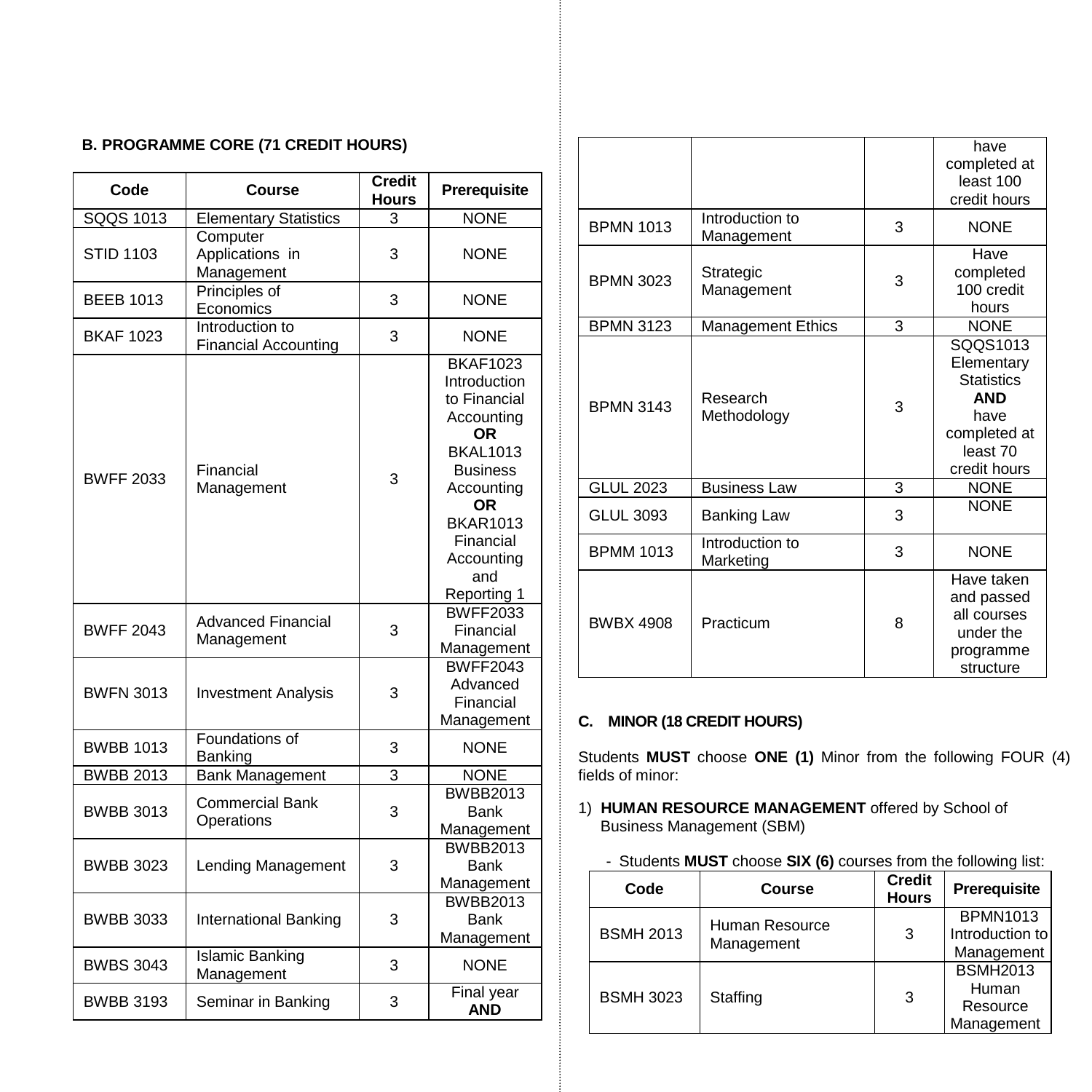| <b>BSMH 3033</b> | Training and                                                       | 3 | <b>BSMH2013</b> |
|------------------|--------------------------------------------------------------------|---|-----------------|
|                  |                                                                    |   | Human           |
|                  | Development                                                        |   | Resource        |
|                  |                                                                    |   | Management      |
|                  |                                                                    |   | <b>BSMH2013</b> |
| <b>BSMH 3043</b> | Remuneration and                                                   | 3 | Human           |
|                  | Rewards                                                            |   | Resource        |
|                  |                                                                    |   | Management      |
|                  |                                                                    |   | <b>BSMH2013</b> |
| <b>BSMH 3053</b> | Performance                                                        | 3 | Human           |
|                  | Appraisal                                                          |   | Resource        |
|                  |                                                                    |   | Management      |
|                  |                                                                    |   | <b>BSMH2013</b> |
| <b>BSMH 3063</b> | Change Management                                                  | 3 | Human           |
|                  |                                                                    |   | Resource        |
|                  |                                                                    |   | Management      |
|                  | Introduction to<br>Occupational Safety<br>and Health<br>Management | 3 | <b>BSMH2013</b> |
| <b>BSMH 3083</b> |                                                                    |   | Human           |
|                  |                                                                    |   | Resource        |
|                  |                                                                    |   | Management      |
|                  |                                                                    |   | <b>BSMH2013</b> |
| <b>BSMH 3103</b> | <b>Industrial Relations</b>                                        | 3 | Human           |
|                  |                                                                    |   | Resource        |
|                  |                                                                    |   | Management      |
|                  | International Human                                                |   | <b>BSMH2013</b> |
| <b>BSMH 3113</b> | Resource                                                           | 3 | Human           |
|                  | Management                                                         |   | Resource        |
|                  |                                                                    |   | Management      |
| <b>BSMH 3153</b> |                                                                    | 3 | <b>BSMH2013</b> |
|                  | <b>Career Management</b>                                           |   | Human           |
|                  |                                                                    |   | Resource        |
|                  |                                                                    |   | Management      |

- 2) **ENTREPRENEURSHIP** offered by School of Business Management (SBM)
	- Students **MUST** choose **SIX (6)** courses from the following list:

| Code             | Course                                            | <b>Credit</b> | Prerequisite                                    |
|------------------|---------------------------------------------------|---------------|-------------------------------------------------|
|                  |                                                   | <b>Hours</b>  |                                                 |
| <b>BPMM 1013</b> | Introduction to<br>Marketing                      | 3             | <b>NONE</b>                                     |
| <b>BPMM 3023</b> | Sale Management                                   | 3             | <b>BPMM1013</b><br>Introduction to<br>Marketing |
| <b>BPME 2013</b> | Entrepreneurial<br>Behaviour and<br><b>Skills</b> | 3             | SADE1013<br>Introduction to<br>Entrepreneurship |
| <b>BPME 2023</b> | Creativity and<br>Innovation                      | 3             | <b>NONE</b>                                     |

|                  |                           |   | <b>BWFF2033</b>  |
|------------------|---------------------------|---|------------------|
| <b>BPME 2043</b> | <b>Business Plan</b>      | 3 | Financial        |
|                  |                           |   | Management       |
|                  | <b>Business Growth</b>    |   | SADE1013         |
| <b>BPME 3013</b> |                           |   | Introduction to  |
|                  | Management                | 3 | Entrepreneurship |
| <b>BPME 3023</b> | <b>Franchise Business</b> |   | <b>NONE</b>      |
|                  | Management                | 3 |                  |
| <b>BPME 3033</b> | E-Commerce                | 3 | <b>NONE</b>      |
|                  |                           |   | SADE1013         |
| <b>BPME 3043</b> | <b>Family Business</b>    | 3 | Introduction to  |
|                  |                           |   | Entrepreneurship |
|                  | Entrepreneur              |   | SADE1013         |
| <b>BPME 3063</b> | Networking                |   | Introduction to  |
|                  | Management                | 3 | Entrepreneurship |
|                  |                           |   |                  |

3) **ACCOUNTING** offered by School of Accountancy (SOA)

- Students **MUST** choose **SIX (6)** courses from the following list:

| Code             | Course                                         | <b>Credit</b><br><b>Hours</b> | Prerequisite                                                                                                                                                                                              |
|------------------|------------------------------------------------|-------------------------------|-----------------------------------------------------------------------------------------------------------------------------------------------------------------------------------------------------------|
| <b>BKAA 2013</b> | Audit and Assurance I                          | 3                             | <b>BKAR1013</b><br>Financial<br>Accounting<br>and<br>Reporting I<br>0R<br><b>BKAI 1013</b><br><b>Business</b><br>Accounting<br><b>OR</b><br><b>BKAF1023</b><br>Introduction<br>to Financial<br>Accounting |
| <b>BKAA 3023</b> | Audit and Assurance II                         | 3                             | <b>BKAA2013</b><br>Audit and<br>Assurance I                                                                                                                                                               |
| <b>BKAR 1013</b> | <b>Financial Accounting</b><br>and Reporting I | 3                             | <b>BKAL1013</b><br><b>Business</b><br>Accounting<br><b>OR</b><br><b>BKAF1023</b><br>Introduction<br>to Financial<br>Accounting                                                                            |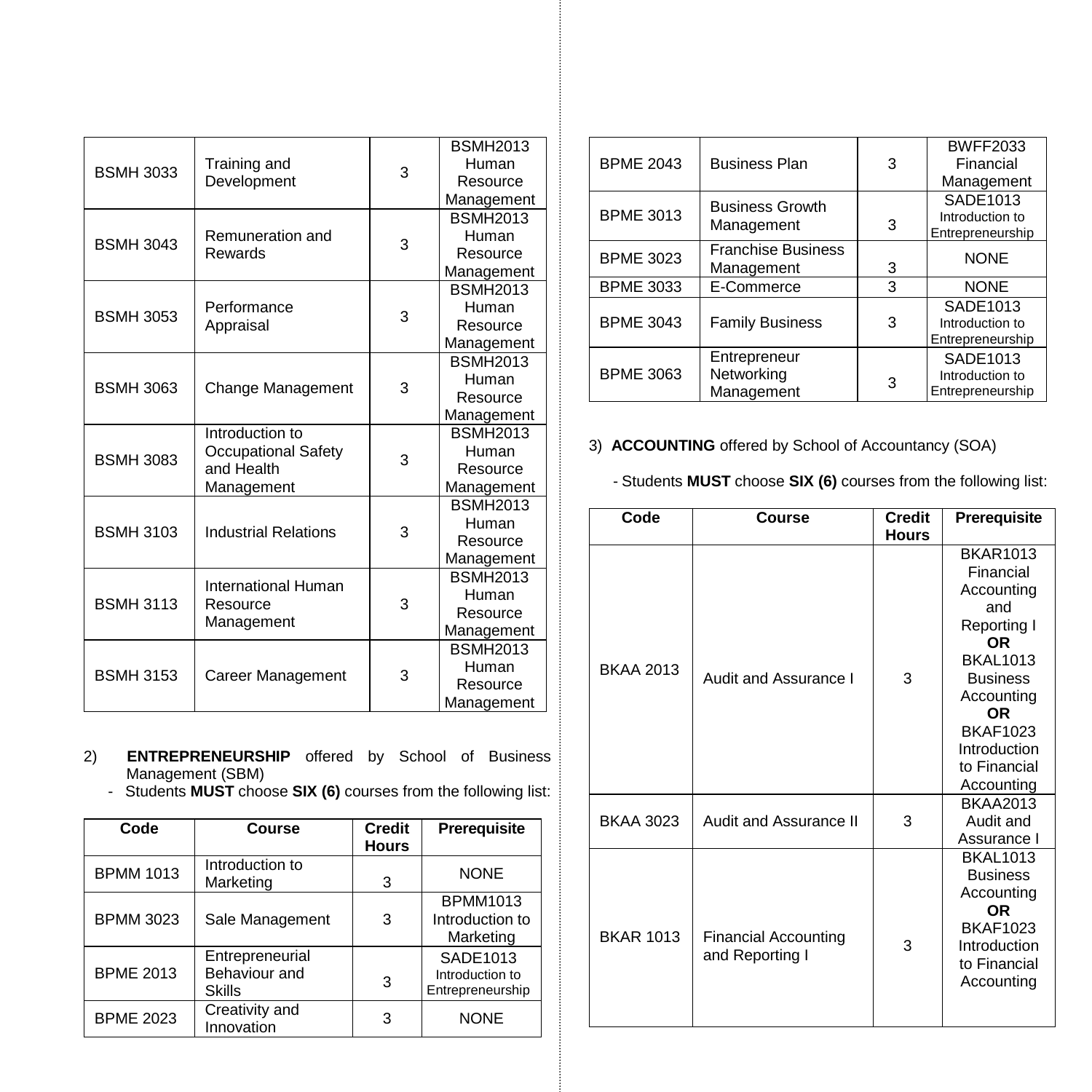| <b>BKAR 2023</b> | <b>Financial Accounting</b><br>and Reporting II | 3 | <b>BKAR1013</b><br>Financial<br>Accounting<br>and<br>Reporting I                                                                                                                                         |
|------------------|-------------------------------------------------|---|----------------------------------------------------------------------------------------------------------------------------------------------------------------------------------------------------------|
| <b>BKAM 2013</b> | Management<br>Accounting I                      | 3 | <b>BKAR1013</b><br>Financial<br>Accounting<br>and<br>Reporting I<br>ΟR<br><b>BKAL1013</b><br><b>Business</b><br>Accounting<br>ΟR<br><b>BKAF1023</b><br>Introduction<br>to Financial<br>Accounting        |
| <b>BKAM 3023</b> | Management<br>Accounting II                     | 3 | <b>BKAM2013</b><br>Management<br>Accounting I                                                                                                                                                            |
| <b>BKAS 2013</b> | Accounting Information<br>System                | 3 | <b>BKAR1013</b><br>Financial<br>Accounting<br>and<br>Reporting I                                                                                                                                         |
| <b>BKAS 2123</b> | <b>Accounting System</b><br>Analysis and Design | 3 | <b>BKAS2013</b><br>Accounting<br>Information<br>System                                                                                                                                                   |
| <b>BKAT 2013</b> | Principles of Taxation                          | 3 | <b>BKAR1013</b><br>Financial<br>Accounting<br>and<br>Reporting I<br>ΟR<br><b>BKAL1013</b><br><b>Business</b><br>Accounting<br><b>OR</b><br><b>BKAF1023</b><br>Introduction<br>to Financial<br>Accounting |
| <b>BKAT 3023</b> | <b>Advanced Taxation</b>                        | 3 | <b>BKAT2013</b><br>Principles of<br>Taxation                                                                                                                                                             |

- 4) **MATHEMATICS** offered by School of Quantitative Sciences (SQS)
	- Students **MUST** choose **SIX (6)** courses from the following list:

| Code             | Course                                      | <b>Credit</b><br><b>Hours</b> | <b>Prerequisite</b>                                                           |
|------------------|---------------------------------------------|-------------------------------|-------------------------------------------------------------------------------|
| SOOS 1013        | Elementary<br><b>Statistics</b>             | 3                             | <b>NONE</b>                                                                   |
| SQQS 2013        | <b>Applied Statistics</b>                   | 3                             | SQQS1013<br>Elementary<br><b>Statistics</b>                                   |
| SQQM 1034        | Calculus I                                  | 3                             | <b>NONE</b>                                                                   |
| SQQM 1063        | Discrete<br>Mathematics                     | 3                             | <b>NONF</b>                                                                   |
| SOOM 1073        | <b>Business</b><br><b>Mathematics</b>       | 3                             | SQQM1034<br>Calculus I                                                        |
| <b>SQQM 2023</b> | Linear Algebra                              | 3                             | SQQM1034<br>Calculus I<br>OR.<br>SQQM1023<br>Managerial<br><b>Mathematics</b> |
| SOOM 2034        | Calculus II                                 | 3                             | SOOM1034<br>Calculus I                                                        |
| <b>SQQM 3043</b> | Ordinary<br><b>Differential</b><br>Equation | 3                             | SQQM2034<br>Calculus II                                                       |
| <b>SQQM 3034</b> | Multivariate<br>Calculus                    | 3                             | SQQM2034<br>Calculus II                                                       |
| SQQP 3023        | Decision Modelling                          | 3                             | <b>NONE</b>                                                                   |

# **D. PROGRAMME ELECTIVE (12 CREDIT HOURS)**

Choose any **FOUR (4)** courses from the following list:

| Code             | Course                                    | <b>Credit</b><br><b>Hours</b> | Prerequisite                          |
|------------------|-------------------------------------------|-------------------------------|---------------------------------------|
| <b>BWBB 3043</b> | <b>Banking Securities</b>                 | 3                             | <b>BWBB2013</b><br>Bank<br>Management |
| <b>BWBB 3053</b> | Marketing of<br><b>Financial Services</b> | 3                             | <b>NONE</b>                           |
| <b>BWBB 3063</b> | International Trade<br>and Finance        | 3                             | <b>BWBB2013</b><br>Bank<br>Management |
| <b>BWBB 3073</b> | Treasury                                  | 3                             | <b>BWBB2013</b>                       |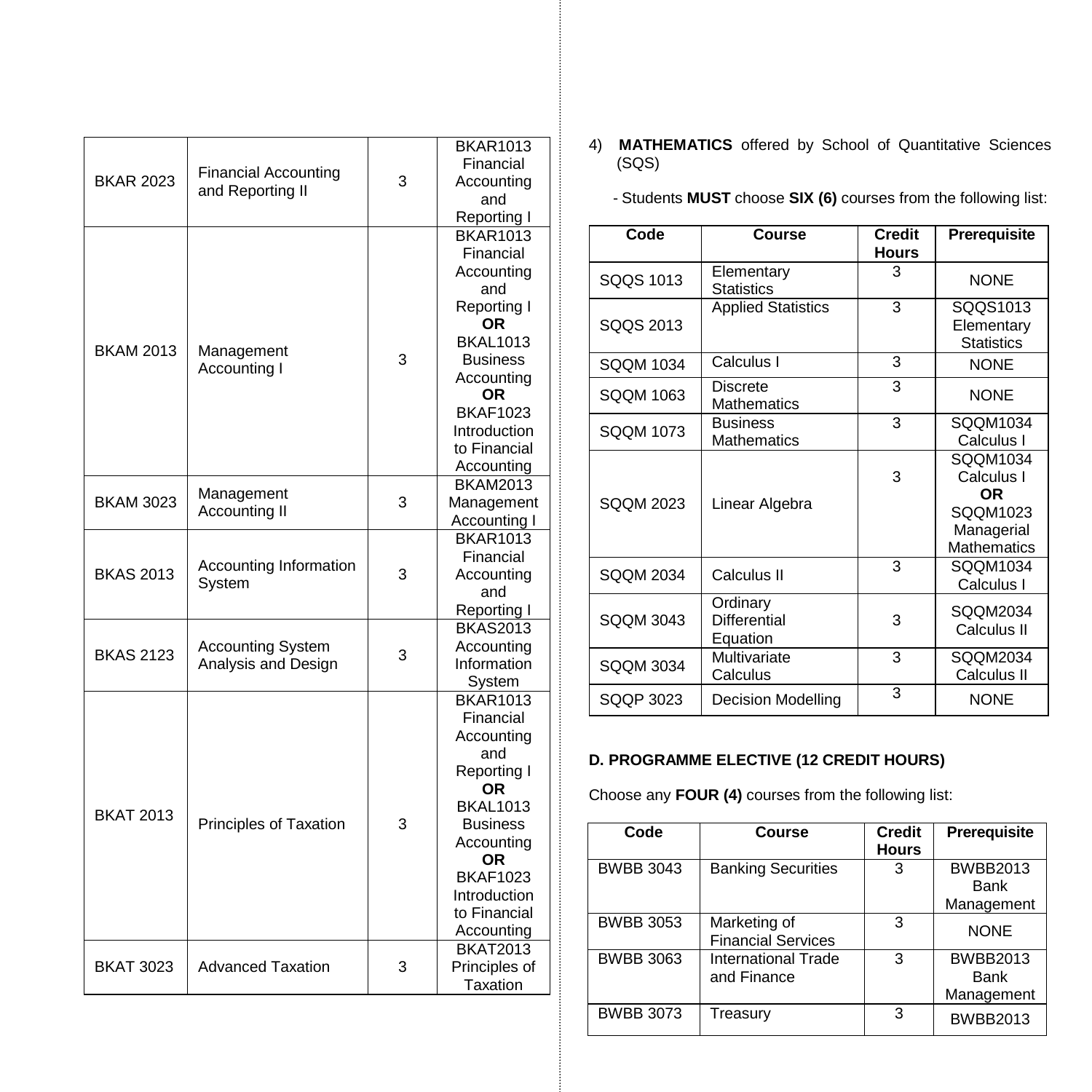|                  | Management                 |                         | Bank             |
|------------------|----------------------------|-------------------------|------------------|
|                  |                            |                         | Management       |
| <b>BWBB 3083</b> | Corporate Banking          | 3                       | <b>BWBB2013</b>  |
|                  |                            |                         | <b>Bank</b>      |
|                  |                            |                         | Management       |
| <b>BWBB 3093</b> | Offshore Banking           | 3                       | <b>BWBB2013</b>  |
|                  |                            |                         | <b>Bank</b>      |
|                  |                            |                         | Management       |
| <b>BWBZ 3993</b> | <b>Project Paper</b>       | 3                       | <b>BPMN 3143</b> |
|                  |                            |                         | Research         |
|                  |                            |                         | Methodology      |
|                  |                            |                         | <b>AND</b>       |
|                  |                            |                         | have             |
|                  |                            |                         | completed at     |
|                  |                            |                         | least 100        |
|                  |                            |                         | credit hours     |
| <b>BWRR 1013</b> | <b>Risk and Insurance</b>  | 3                       | <b>NONE</b>      |
| <b>BWRS 2013</b> | Takaful                    | 3                       | <b>NONE</b>      |
| <b>BWRR 3103</b> | <b>Estate Planning</b>     | $\overline{3}$          | <b>BWFF2033</b>  |
| <b>BWFF 3073</b> | <b>Personal Finance</b>    | 3                       | <b>BWFF2043</b>  |
| <b>BWRR 3113</b> | <b>Retirement Planning</b> | $\overline{\mathbf{3}}$ | <b>BWFF2033</b>  |
|                  |                            |                         | Financial        |
|                  |                            |                         | Management       |
| <b>BWFE 3013</b> | <b>Real Estate</b>         | 3                       | <b>BWFF2033</b>  |
|                  | Management                 |                         | Financial        |
|                  |                            |                         | Management       |
| <b>BWFN 3023</b> | <b>Futures and Options</b> | 3                       | <b>BWFF2043</b>  |
|                  | Market                     |                         | Advanced         |
|                  |                            |                         | Financial        |
|                  |                            |                         | Management       |
| <b>BWFN 3033</b> | Portfolio                  | 3                       | <b>BWFF2043</b>  |
|                  | Management                 |                         | Advanced         |
|                  |                            |                         | Financial        |
|                  |                            |                         | Management       |
| <b>BWFF 3023</b> | Credit Management          | 3                       | <b>BWFF2033</b>  |
|                  |                            |                         | Financial        |
|                  |                            |                         | Management       |
| <b>BWFF 3033</b> | <b>Financial Markets</b>   | 3                       | <b>BWFF2033</b>  |
|                  | and Institutions           |                         | Financial        |
|                  |                            |                         | Management       |
| <b>BWFF 3043</b> | International              | 3                       | <b>BWFF2043</b>  |
|                  | Finance                    |                         | Advanced         |
|                  |                            |                         | Financial        |
|                  |                            |                         | Management       |
| <b>BWFF 3053</b> | <b>Financial Modeling</b>  | 3                       | STID1103         |
|                  |                            |                         | Computer         |
|                  |                            |                         | Applications     |
|                  |                            |                         | in               |
|                  |                            |                         | Management       |

|                  |                          |   | <b>AND</b>      |
|------------------|--------------------------|---|-----------------|
|                  |                          |   | <b>BWFF3013</b> |
|                  |                          |   | Corporate       |
|                  |                          |   | Finance         |
| <b>BWFF 3063</b> | <b>Financial Theory</b>  | 3 | <b>BWFF3013</b> |
|                  |                          |   | Corporate       |
|                  |                          |   | Finance         |
| <b>BWFF 3083</b> | <b>Venture Capital</b>   | 3 | <b>BWFF2043</b> |
|                  |                          |   | Advanced        |
|                  |                          |   | Financial       |
|                  |                          |   | Management      |
| <b>BWRR 3023</b> | <b>Actuarial Science</b> | 3 | <b>BWFF2033</b> |
|                  |                          |   | Financial       |
|                  |                          |   | Management      |
| <b>BWRR 3043</b> | <b>Employee Benefits</b> | 3 | <b>BWRR1013</b> |
|                  | Management               |   | Risk And        |
|                  |                          |   | Insurance       |
|                  |                          |   | <b>AND</b>      |
|                  |                          |   | <b>BWFF2033</b> |
|                  |                          |   | Financial       |
|                  |                          |   | Management      |
| <b>BWRR 3053</b> | Reinsurance              | 3 | <b>BWRR1013</b> |
|                  |                          |   | <b>Risk And</b> |
|                  |                          |   | Insurance       |
| <b>BWRR 3063</b> | <b>Financial Risk</b>    | 3 | <b>BWFF2043</b> |
|                  | Management               |   | Advanced        |
|                  |                          |   | Financial       |
|                  |                          |   | Management      |
| <b>BWRR 3123</b> | Corporate                | 3 | <b>NONE</b>     |
|                  | Governance               |   |                 |

# **E. FREE ELECTIVE (3 CREDIT HOURS)**

Students can choose **ONE (1)** course offered by other programme within school or any course offered by other schools subject to the following:

- i. Must fulfill prerequisite course if any.
- ii. Equivalent courses are not considered as free elective.